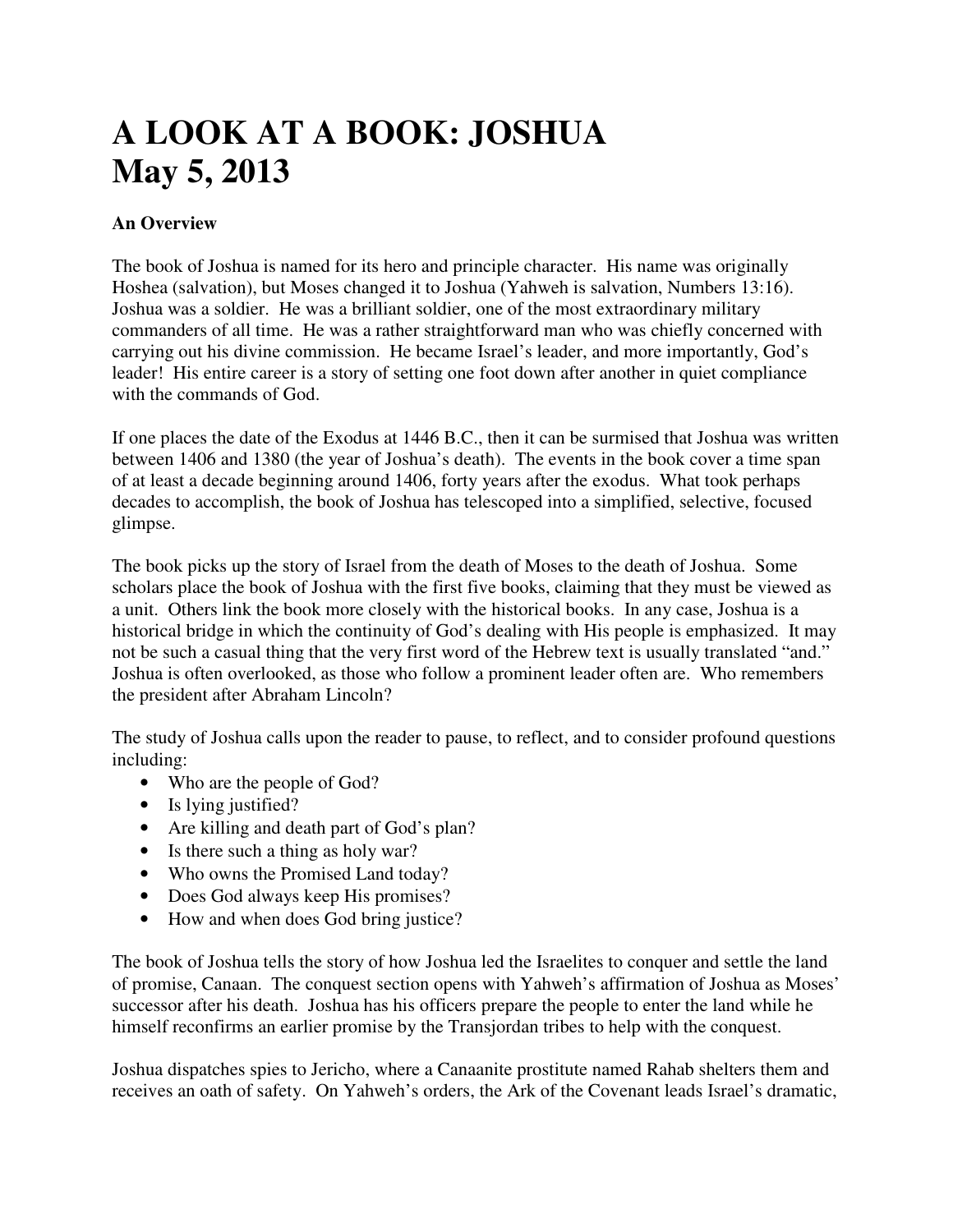ceremonial crossing of the Jordan, where Israel, once again, crosses on dry ground. Israel sets up a memorial at Gilgal and pledges to teach future generations of their journey.

At Gilgal, Israel's first campsite inside the land, Joshua circumcises all uncircumcised males and leads in celebrating Passover. These acts ritually sanctify Israel for conquest, and celebrate their long-awaited arrival in the Promised Land. Israel's daily wilderness staple, manna, stops, so the produce of Canaan now feeds them. Joshua has a mysterious meeting with the commander of Yahweh's heavenly army, and then leads a seven-day ceremonial conquest and fiery destruction of Jericho—sparing Rahab.

Joshua sends a small military force inland to capture Ai, but they are unexpectedly routed. The defeat upsets Joshua but also reveals the secret sins of a Judahite named Achan at Jericho. On Yahweh's orders, Joshua and the whole army again attack Ai, this time toppling it by clever ambush. Joshua burns the city and executes its king, piling stones over his body to mark his burial place. In chapters 8-10 we find Joshua capturing all of southern Canaan, destroying their enemies, while Yahweh answer's Joshua's petition to have the sun stand still. Joshua 12 tallies up Israel's victories: thirty-one kings defeated on both sides of the Jordan.

The second section of the book opens with a survey of the areas of Canaan not yet in Israel's hands, and continues to detail the distribution of inheritances among the tribes. The land settlement also includes two special land provisions: the naming of cities of refuge throughout the land (chapter 20) and the assignments of towns and pastures within every tribe's inheritance for the Levites (chapter 21). The book concludes with a reminder than God has kept every promise, including His ancient promise of land and rest. After dismissing the Transjordan tribes, Joshua presents a passionate farewell speech. The book ends where it began—with death specifically, with the burial notices of key Israelite leaders (Joshua, Joseph, and Eleazar).

# **Who Is Joshua?**

Joshua is best known as the hero of the book that bears his name. He actually has a long, notable career prior to his succession of Moses. In Exodus 17 he leads Israel's defense against Amalekite raiders. Joshua's victory confirms early his leadership abilities later put on display in Canaan. Joshua next appears as Moses' aide during the period at Mount Sinai when Yahweh issues His instructions (Exodus 24). When he and Moses descend the mount, Joshua immediately interprets the shouting coming from the direction of Israel's camp as the sound of war. In reality, it was Israel worshipping the golden calf.

When Moses dispatches the twelve spies to reconnoiter Canaan, Joshua represents his tribe of Ephraim (Numbers 13). Among the returning spies only Joshua and Caleb favor moving ahead with the invasion of Canaan. Their fateful choice places them among the few from the exodus generation whom Yahweh permits to enter the land (Numbers 14).

God has Moses publically commission Joshua, his long-time aide as his successor. This step was necessary because God had already declared that Moses himself would not lead Israel into the Promised Land. In a dramatic scene played out before Eleazar the priest and all Israel, Moses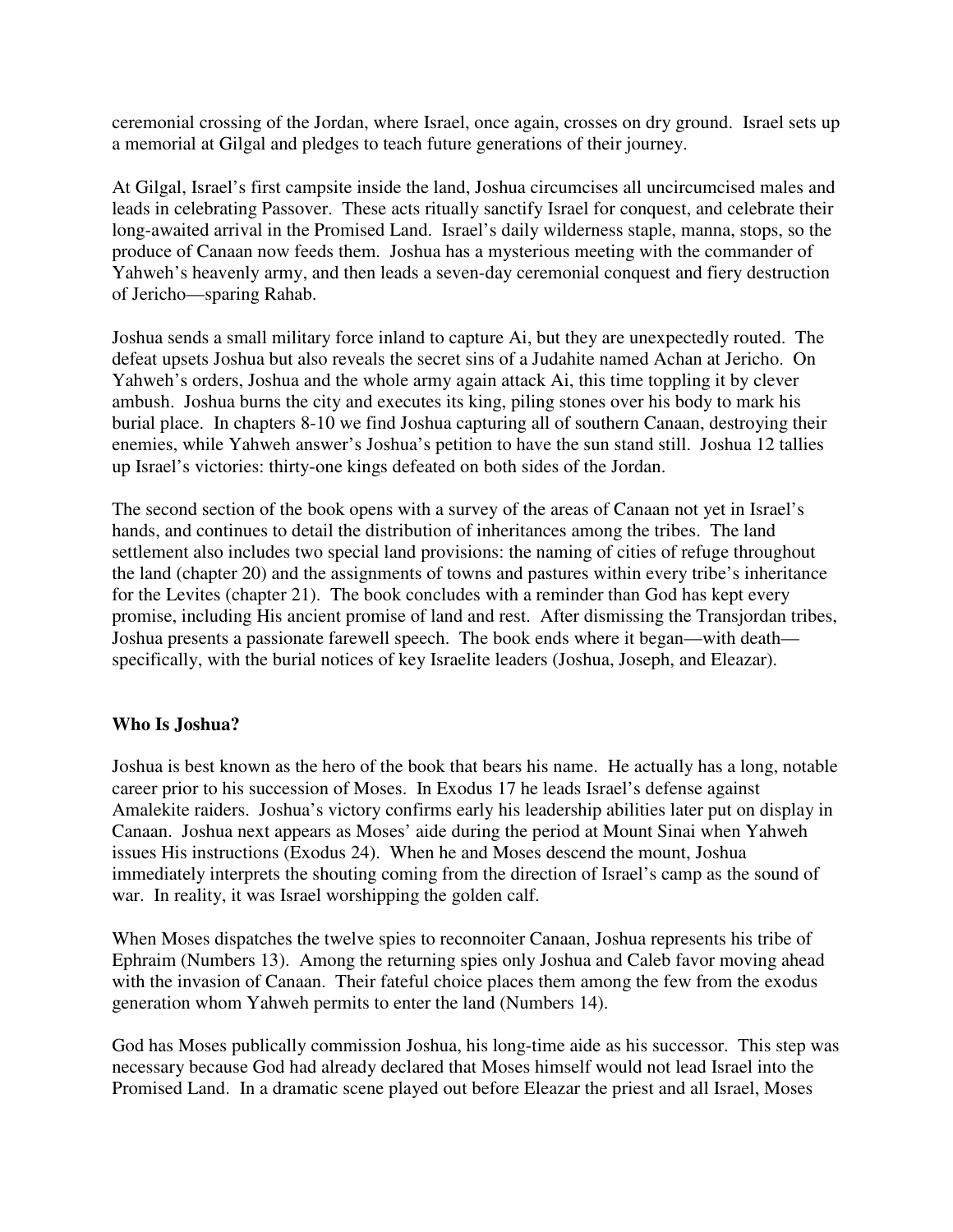lays his hands on Joshua, symbolically effecting Joshua's appointment (Numbers 27). In Deuteronomy 31, Moses publically affirms Joshua as the one to lead Israel into the land and charges him to be strong and courageous. In retrospect, what sets Joshua apart are two essential spiritual qualifications for leadership:

- 1. He has God's spirit (Numbers 27:18)
- 2. He shows a consistent pattern of obedience (Numbers 32:12)

## **Yahweh War**

The book of Joshua concerns "Yahweh War," a well-attested biblical theme about the military victories God wins over His enemies, victories in which Israel participates. Yahweh war drives the defeats of Jericho, Ai, Gibeon, and southern and northern campaigns. Such war is a sacred act and, hence, requires ritual purity in Israel's war camp and among its soldiers (Deuteronomy 23:9). In Joshua, "to devote to destruction" or "ban" is the way Israel consecrates objects to Yahweh for His exclusive possession and use. Only Yahweh Himself has the authority to impose destruction on a city or people, no Israelite leader can do so.

The primary application of this idea and practice is to the conquest of Canaan rather than a broad policy with wide applicability and a long record of use. In this case, it serves a specific, limited purpose, to protect the Israelites from idolatry by ridding the land of idol worshippers (Deuteronomy 20:18). This protection is necessary lest Israel's unfaithfulness hamper the advance of God's salvation plan. If there are those in Canaan who are willing to acknowledge God's greatness, they seem eligible for a waiver from His destruction. In short, the book of Joshua teaches that those who honor Yahweh's greatness and do not teach Israel idolatry may remain in the land, and Yahweh expects of everyone in the land rigorous obedience to His instruction. God, as part of His universal sovereignty, owns everything. As owner, He has the authority to decide who may enjoy the use of His property (Psalm 24:1-2).

In reckoning with the violence and desolation in Joshua, we find ourselves entering the dark, foggy realm of God's mysterious nature with little clear illumination. In the end, however, as disturbing as the idea of Yahweh war is to the reader, one does well to remember that God is on record stating His preference for life and blessing over death and destruction (e.g., Ezekiel 18:23, 33:11).

### **Theological Themes**

Several thematic threads weave the patchwork of sources behind the book of Joshua into the striking literary tapestry in our Bibles. They include:

- 1. Yahweh the Promise Keeper
	- From beginning to end, the book of Joshua identifies Yahweh's commitment to fulfill His promises to Israel as the driving force behind its narratives. His primary promise is the gift of the land and Canaan, a promise that goes back to the patriarchs Abraham, Isaac, and Jacob. Promised long ago, inheritance implies permanent possession and family roots in soil to be passed down over generations in perpetuity.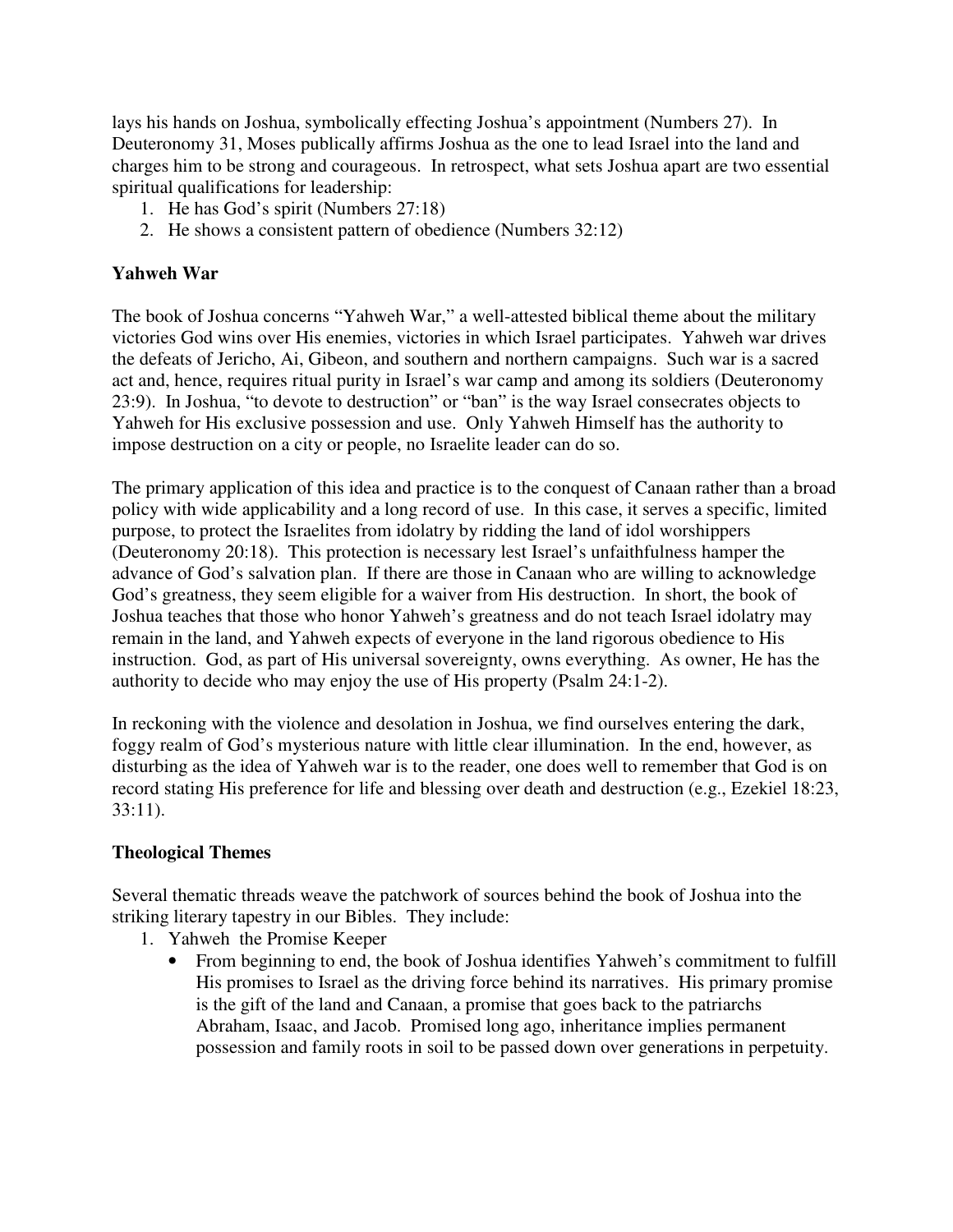- Besides land, a second promise whose fulfillment the book of Joshua features is Yahweh's promised gift of rest, a state of calm, quiet, peace, security, and safety that follows the end of war—the time when enemies, now vanquished, no longer threaten.
- Finally, the author emphatically states the outcome of the promise theme: at the end of the day, not one single promise remains undone.
- 2. Yahweh the Warrior
	- Yahweh's overwhelming power and His personal presence undergird the theme of Yahweh as warrior. Before battles Yahweh typically calms Joshua or Israel and/or promises victory.
	- A simple, gilded, wooden box—the ark of Yahweh—overwhelms the waters of Jordan (even at flood stage), stops their flow, and amazingly lets Israel cross on dry ground.
	- A simple seven-day ritual siege—six days of silent circling broken by trumpet blasts and a lusty war cry on the seventh—topples the walls of ancient Jericho.
- 3. Joshua the Successor
	- No doubt Moses served as a role model, mentor, and spiritual leader to Joshua. The continuity between Moses and Joshua is an obvious concern of the book of Joshua. At stake is Israel's confidence in Joshua's leadership, a confidence that hinges on Yahweh's presence with him.
	- The book of Joshua also portrays Joshua as far more than a Mosaic clone. Joshua is the one who conquers all of Canaan, and only Joshua receives an inheritance in the land as a gift of the Israelites.
- 4. The People of God
	- The people of Israel form the all-important supporting cast in the drama of this book. They are the recipients and executors of the orders that Joshua gives from Israel's campsite in the plains of Moab to the book's final assembly at Shechem.
	- They strike a deal with Rahab, carry the stones that end up in Joshua's monument at Gilgal, follow the leadership of Joshua, and distribute the land among the tribes. A good leader, Joshua, is blessed by good followers.
	- They agree to absolute holiness to maintain their unique identity as God's special people.
- 5. Israel and the Peoples
	- Despite the deadly shadow of ethnic cleansing that haunts the book, Joshua also reflects a surprisingly inclusive stance toward non-Israelites (Rahab, the Gibeonites).
	- The book promotes obedience to the instruction of Moses as the basis for anyone, Israelite or non-Israelite, to remain in the land. Rahab typifies the ultimate outsider a Canaanite, female, prostitute—while Achan typifies the ultimate insider—as Israelite, a male, and from the prestigious tribe of Judah. Rahab survives and lives in Israel, while Achan dies and is remembered with shame. The difference is that Achan has violated the covenant while Rahab embraces it and submits to Yahweh and His will.

# **Passages to Consider**

- 1. A new leader  $-1:2$  (Deuteronomy 34:9)
- 2. The Joshua code  $-1:8$  (Psalm 1:1-3)
- 3. Be strong and courageous 1:9